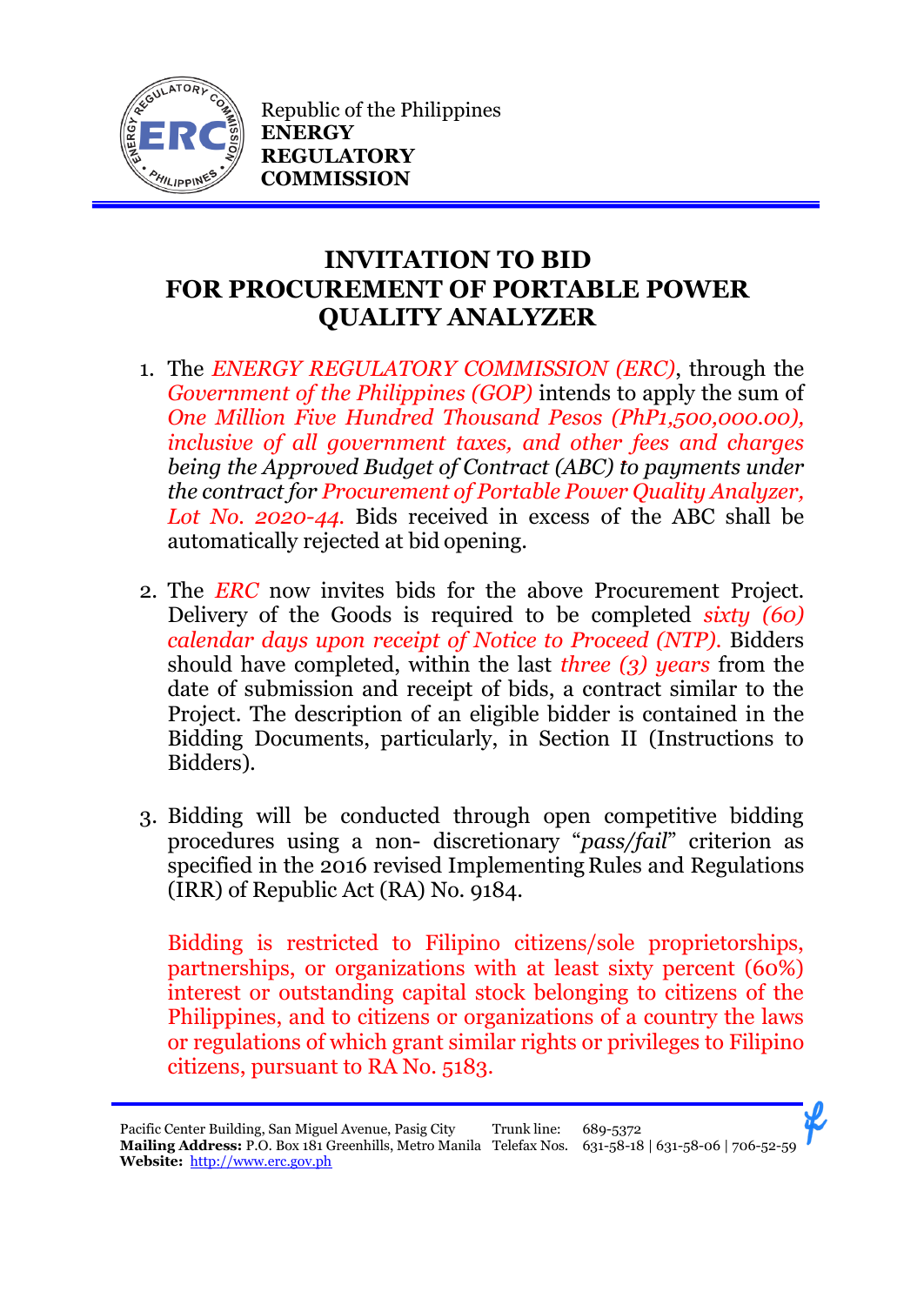- 4. Prospective Bidders may obtain further information from *ERC BAC Secretariat* and inspect the Bidding Documents at the address given below during *Monday to Friday, 9:00 A.M. to 4:00 P.M*.
- 5. A complete set of Bidding Documents may be acquired by interested Bidders on *19 November 2020* from the given address and website(s) below *and upon payment of the applicable fee for the Bidding Documents, pursuant to the latest Guidelines issued by the GPPB, in the amount of Five Thousand Pesos (PhP5,000.00)*. The Procuring Entity shall allow the bidder to present its proof of payment for the fees *in person.*
- 6. The *ERC BAC* will hold a Pre-Bid Conference<sup>1</sup> , which shall be open to prospective bidders, on *27 November 2020, 11:00 A.M. through videoconferencing via MS Teams, which can be accessed through:*

[https://teams.microsoft.com/l/meetup](https://teams.microsoft.com/l/meetup-join/19%3ameeting_OTFiM2ZiYzgtYTZlNi00MDRkLWIxNzctNmFkYWM0OWZmNjk4%40thread.v2/0?context=%7b%22Tid%22%3a%220f0dac9f-433c-41ba-9f57-42be6fe671a9%22%2c%22Oid%22%3a%22638c224b-aae0-4a1f-95d8-6b417df5646d%22%7d)[join/19%3ameeting\\_OTFiM2ZiYzgtYTZlNi00MDRkLWIxNzctNmFkYWM0](https://teams.microsoft.com/l/meetup-join/19%3ameeting_OTFiM2ZiYzgtYTZlNi00MDRkLWIxNzctNmFkYWM0OWZmNjk4%40thread.v2/0?context=%7b%22Tid%22%3a%220f0dac9f-433c-41ba-9f57-42be6fe671a9%22%2c%22Oid%22%3a%22638c224b-aae0-4a1f-95d8-6b417df5646d%22%7d) [OWZmNjk4%40thread.v2/0?context=%7b%22Tid%22%3a%220f0dac9f-](https://teams.microsoft.com/l/meetup-join/19%3ameeting_OTFiM2ZiYzgtYTZlNi00MDRkLWIxNzctNmFkYWM0OWZmNjk4%40thread.v2/0?context=%7b%22Tid%22%3a%220f0dac9f-433c-41ba-9f57-42be6fe671a9%22%2c%22Oid%22%3a%22638c224b-aae0-4a1f-95d8-6b417df5646d%22%7d)[433c-41ba-9f57-42be6fe671a9%22%2c%22Oid%22%3a%22638c224b-aae0-](https://teams.microsoft.com/l/meetup-join/19%3ameeting_OTFiM2ZiYzgtYTZlNi00MDRkLWIxNzctNmFkYWM0OWZmNjk4%40thread.v2/0?context=%7b%22Tid%22%3a%220f0dac9f-433c-41ba-9f57-42be6fe671a9%22%2c%22Oid%22%3a%22638c224b-aae0-4a1f-95d8-6b417df5646d%22%7d) [4a1f-95d8-6b417df5646d%22%7d](https://teams.microsoft.com/l/meetup-join/19%3ameeting_OTFiM2ZiYzgtYTZlNi00MDRkLWIxNzctNmFkYWM0OWZmNjk4%40thread.v2/0?context=%7b%22Tid%22%3a%220f0dac9f-433c-41ba-9f57-42be6fe671a9%22%2c%22Oid%22%3a%22638c224b-aae0-4a1f-95d8-6b417df5646d%22%7d)

- 7. Bids must be duly received by the BAC Secretariat through manual submission at the office address indicated below on or before *11* **December 2020, 12:00 P.M.** Late bids shall not be accepted. Bidders are requested to submit one (1) original and one (1) copy of their bids. Bidders are likewise requested to bring the originals of the documents submitted and present the same for comparison during the bid opening.
- 8. All Bids must be accompanied by a bid security in any of the acceptable forms and in the amount stated in **ITB** Clause 14.
- 9. Bid opening shall be on *11 December 2020, 1:00 P.M.* at the given address below. Bids will be opened in the presence of the bidders' representatives who choose to attend the activity.
- 10. The *ERC* reserves the right to reject any and all bids, declare a